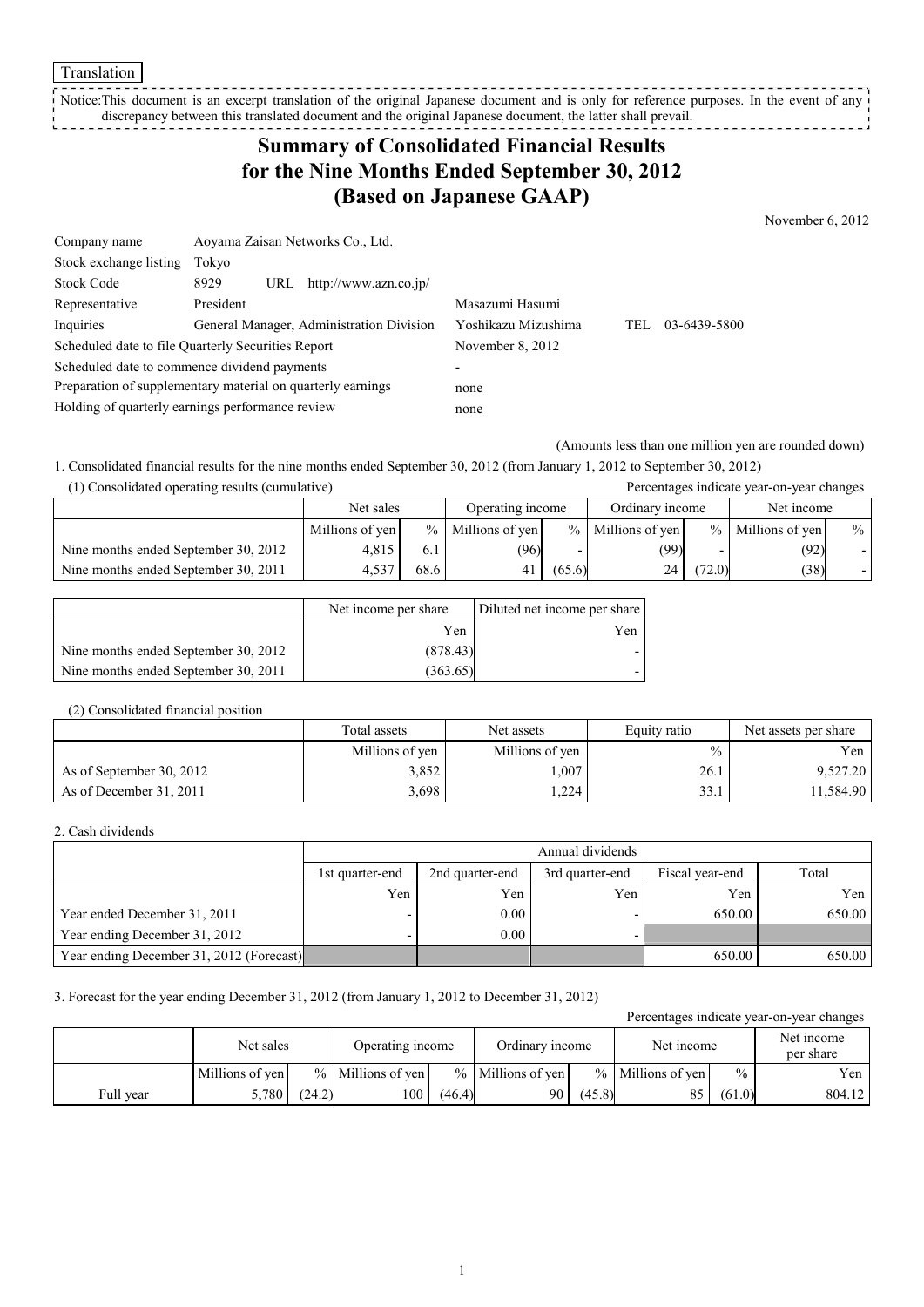| 4. Notes                                                                                                                                                                          |                |                                                     |                |  |  |
|-----------------------------------------------------------------------------------------------------------------------------------------------------------------------------------|----------------|-----------------------------------------------------|----------------|--|--|
| (1) Changes in significant subsidiaries during the nine months ended September 30, 2012<br>(changes in specified subsidiaries resulting in the change in scope of consolidation): | none           |                                                     |                |  |  |
| (2) Application of special accounting for preparing quarterly consolidated financial statements:                                                                                  | none           |                                                     |                |  |  |
| (3) Changes in accounting policies, changes in accounting estimates, and restatement of prior period financial statements after error corrections                                 |                |                                                     |                |  |  |
| Changes in accounting policies due to revisions to accounting standards and other regulations:                                                                                    |                | yes                                                 |                |  |  |
| Changes in accounting policies due to other reasons:                                                                                                                              |                | none                                                |                |  |  |
| Changes in accounting estimates:                                                                                                                                                  |                | yes                                                 |                |  |  |
| Restatement of prior period financial statements after error corrections:                                                                                                         |                | none                                                |                |  |  |
| (4) Number of issued shares                                                                                                                                                       |                |                                                     |                |  |  |
| Total number of issued shares at the end of the period (including treasury stock)                                                                                                 |                |                                                     |                |  |  |
| As of September 30, 2012                                                                                                                                                          | 105,705 shares | As of December 31, 2011                             | 105,705 shares |  |  |
| Number of shares of treasury stock at the end of the period                                                                                                                       |                |                                                     |                |  |  |
| As of December 31, 2011<br>As of September 30, 2012<br>- shares                                                                                                                   |                |                                                     | - shares       |  |  |
| Average number of shares during the period (cumulative from the beginning of the fiscal year)                                                                                     |                |                                                     |                |  |  |
| Nine months ended September 30, 2012                                                                                                                                              |                | 105,705 shares Nine months ended September 30, 2011 | 105,705 shares |  |  |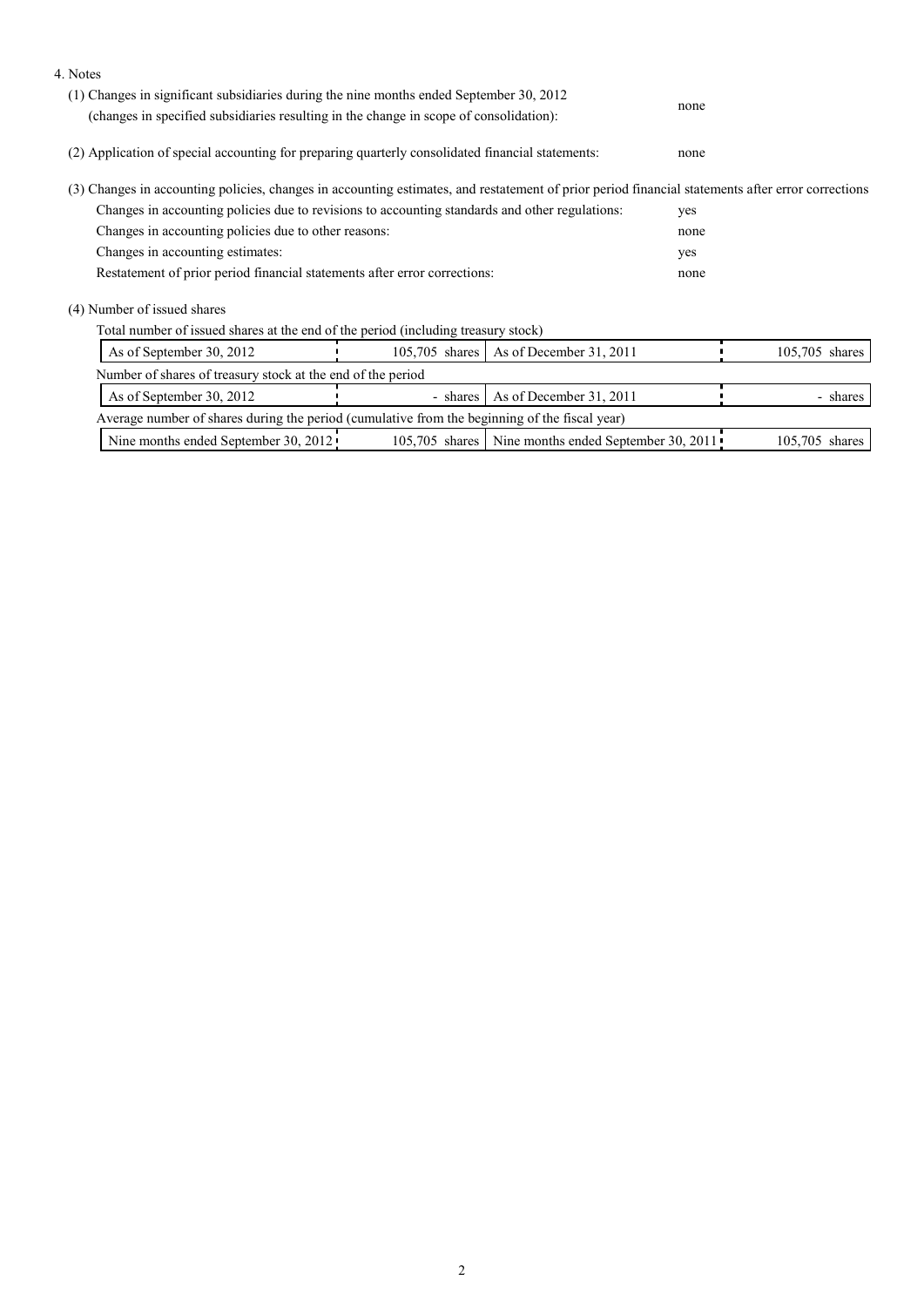# **Quarterly consolidated financial statements**

**Consolidated balance sheets**

|                                       |                         | (Thousands of yen)       |
|---------------------------------------|-------------------------|--------------------------|
|                                       | As of December 31, 2011 | As of September 30, 2012 |
| Assets                                |                         |                          |
| Current assets                        |                         |                          |
| Cash and deposits                     | 1,474,995               | 961,467                  |
| Accounts receivable-trade             | 215,206                 | 277,131                  |
| Real estate for sale                  | $\boldsymbol{0}$        | 65,000                   |
| Purchased receivables                 | 52,527                  | 46,727                   |
| Other                                 | 100,121                 | 93,213                   |
| Allowance for doubtful accounts       | (51, 929)               | (50,077)                 |
| Total current assets                  | 1,790,921               | 1,393,463                |
| Noncurrent assets                     |                         |                          |
| Property, plant and equipment         |                         |                          |
| Buildings and structures, net         | 47,053                  | 653,194                  |
| Other, net                            | 16,364                  | 149,539                  |
| Total property, plant and equipment   | 63,417                  | 802,733                  |
| Intangible assets                     |                         |                          |
| Software                              | 34,162                  | 24,298                   |
| Goodwill                              | 286,447                 | 163,678                  |
| Other                                 | 2,374                   | 2,287                    |
| Total intangible assets               | 322,984                 | 190,264                  |
| Investments and other assets          |                         |                          |
| Investment securities                 | 1,382,765               | 1,326,021                |
| Stocks of subsidiaries and affiliates | 3,260                   | 3,260                    |
| Other                                 | 134,951                 | 136,906                  |
| Total investments and other assets    | 1,520,977               | 1,466,188                |
| Total noncurrent assets               | 1,907,380               | 2,459,187                |
| Total assets                          | 3,698,302               | 3,852,650                |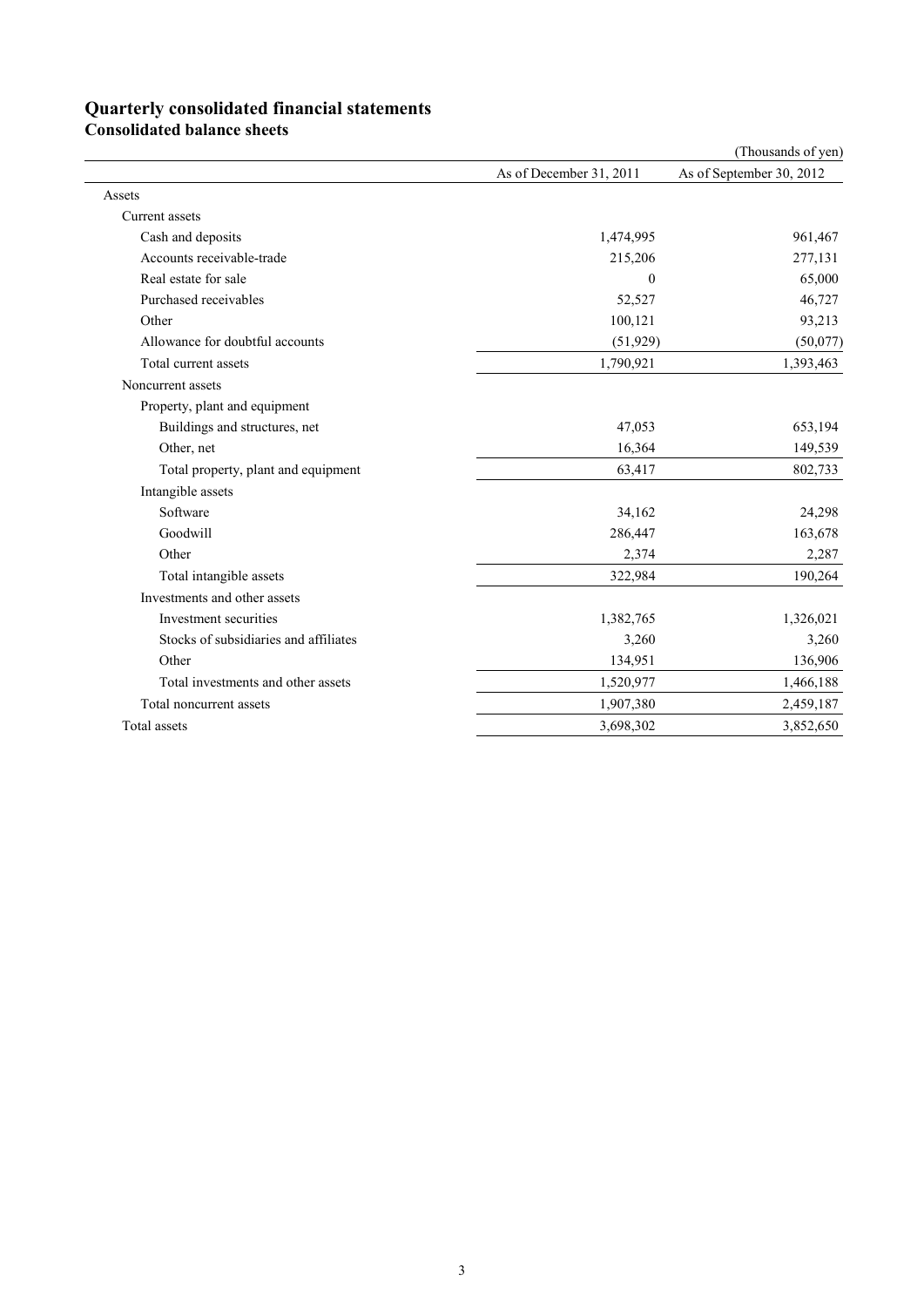|                                                       |                         | (Thousands of yen)       |
|-------------------------------------------------------|-------------------------|--------------------------|
|                                                       | As of December 31, 2011 | As of September 30, 2012 |
| Liabilities                                           |                         |                          |
| <b>Current liabilities</b>                            |                         |                          |
| Accounts payable-trade                                | 63,682                  | 32,145                   |
| Short-term loans payable                              | 600,000                 | 600,000                  |
| Current portion of long-term loans payable            | 33,600                  | 58,595                   |
| Current portion of bonds                              | 395,000                 | 130,000                  |
| Income taxes payable                                  | 17,799                  | 4,265                    |
| Provision for bonuses                                 |                         | 45,826                   |
| Other provision                                       | 22,159                  | 50,987                   |
| Other                                                 | 354,484                 | 244,343                  |
| Total current liabilities                             | 1,486,724               | 1,166,164                |
| Noncurrent liabilities                                |                         |                          |
| Bonds payable                                         | 92,500                  |                          |
| Long-term loans payable                               | 58,000                  | 769,567                  |
| Long-term deposits received                           | 70,216                  | 63,326                   |
| Provision for retirement benefits                     | 48,061                  | 49,229                   |
| Long-term lease and guarantee deposited               | 718,216                 | 797,291                  |
| Total noncurrent liabilities                          | 986,995                 | 1,679,414                |
| <b>Total liabilities</b>                              | 2,473,719               | 2,845,578                |
| Net assets                                            |                         |                          |
| Shareholders' equity                                  |                         |                          |
| Capital stock                                         | 1,030,817               | 1,030,817                |
| Capital surplus                                       | 334,224                 | 334,224                  |
| Retained earnings                                     | 235,059                 | 73,495                   |
| Total shareholders' equity                            | 1,600,100               | 1,438,537                |
| Accumulated other comprehensive income                |                         |                          |
| Valuation difference on available-for-sale securities | (375,518)               | (431, 464)               |
| Total accumulated other comprehensive income          | (375,518)               | (431, 464)               |
| Total net assets                                      | 1,224,582               | 1,007,072                |
| Total liabilities and net assets                      | 3,698,302               | 3,852,650                |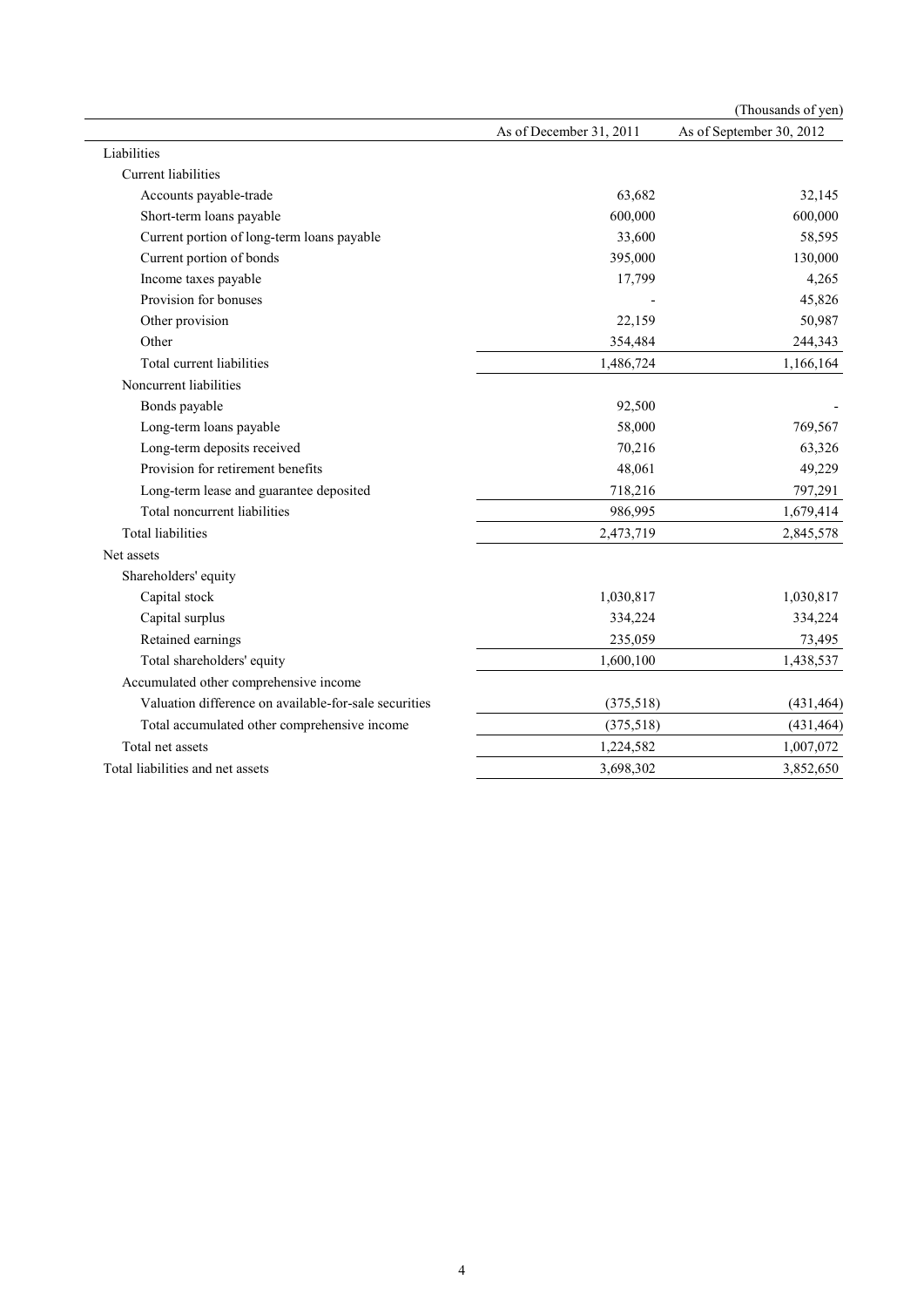## **Consolidated statements of income (cumulative) and consolidated statements of comprehensive income (cumulative)**

### **Consolidated statements of income (cumulative)**

|                                                                    |                    | (Thousands of yen) |
|--------------------------------------------------------------------|--------------------|--------------------|
|                                                                    | Nine months ended  | Nine months ended  |
|                                                                    | September 30, 2011 | September 30, 2012 |
| Operating revenue                                                  |                    |                    |
| Operating revenue                                                  | 2,304,553          | 2,207,483          |
| Real estate sales                                                  | 2,232,775          | 2,607,545          |
| Total operating revenue                                            | 4,537,329          | 4,815,029          |
| Operating cost                                                     |                    |                    |
| <b>Cost For Sales</b>                                              | 1,363,431          | 1,545,947          |
| Cost of sales-real estate                                          | 2,133,941          | 2,499,531          |
| Total operating cost                                               | 3,497,372          | 4,045,479          |
| Operating gross profit                                             | 1,039,956          | 769,549            |
| Selling, general and administrative expenses                       | 998,789            | 866,342            |
| Operating income (loss)                                            | 41,167             | (96, 792)          |
| Non-operating income                                               |                    |                    |
| Interest income                                                    | 199                | 224                |
| Dividends income                                                   | 5,755              | 8,702              |
| Insurance premiums refunded cancellation                           |                    | 2,914              |
| Other                                                              | 4,218              | 2,998              |
| Total non-operating income                                         | 10,173             | 14,838             |
| Non-operating expenses                                             |                    |                    |
| Interest expenses                                                  | 14,354             | 14,062             |
| Equity in losses of affiliates                                     | 6,452              |                    |
| Other                                                              | 5,813              | 3,436              |
| Total non-operating expenses                                       | 26,620             | 17,498             |
| Ordinary income (loss)                                             | 24,720             | (99, 452)          |
| Extraordinary income                                               |                    |                    |
| Gain on sales of noncurrent assets                                 | 6,439              | 1,214              |
| Reversal of provision for directors' retirement benefits           | 2,416              |                    |
| Gain on sales of investment securities                             |                    | 203                |
| Total extraordinary income                                         | 8,856              | 1,417              |
| Extraordinary loss                                                 |                    |                    |
| Loss on sales of noncurrent assets                                 | 23,555             |                    |
| Loss on retirement of noncurrent assets                            | 6                  |                    |
| Loss on sales of investment securities                             | 4,660              | 347                |
| Loss on valuation of investment securities                         | 1,496              |                    |
| Loss on sales of stocks of subsidiaries and affiliates             | 32,927             |                    |
| Loss on disaster                                                   | 10,990             |                    |
| Total extraordinary losses                                         | 73,637             | 347                |
| Loss before dividends distribution from silent partnership, income |                    |                    |
| taxes                                                              | (40,060)           | (98, 383)          |
| Dividends distribution from silent partnership                     | (11,027)           | (1,053)            |
| Loss before income taxes and minority interests                    | (29, 033)          | (97, 329)          |
| Income taxes-current                                               | 9,406              | (4, 475)           |
| Total income taxes                                                 | 9,406              | (4, 475)           |
| Loss before minority interests                                     | (38, 439)          | (92, 854)          |
| Net loss                                                           | (38, 439)          | (92, 854)          |
|                                                                    |                    |                    |